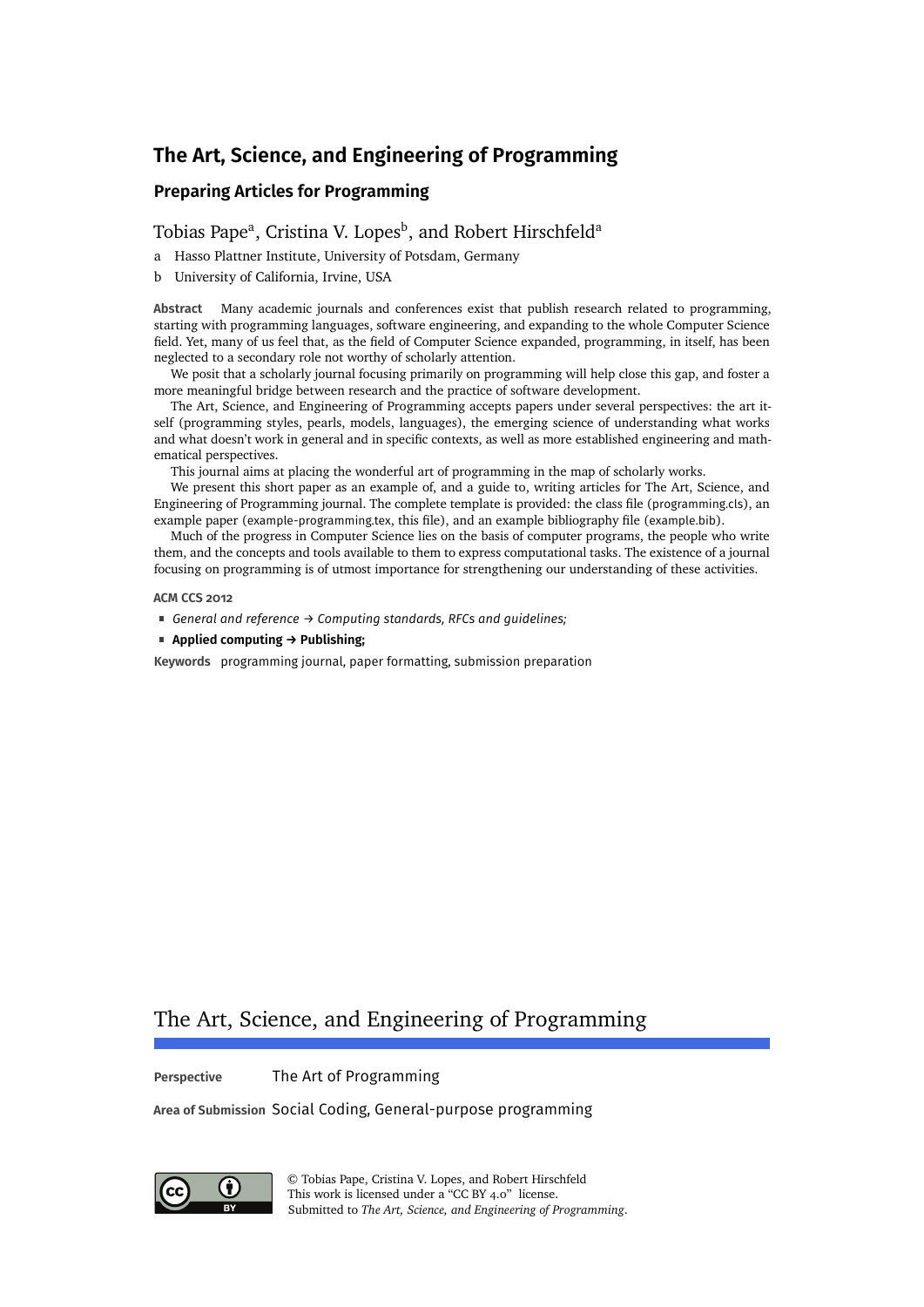#### <span id="page-1-1"></span>**1 A Guided Tour**

The content of a paper is its most important ingredient. That being said, papers for The Art, Science, and Engineering of Programming should adhere to a common style, which is achieved with the programming LaTeX class. You are to use this class as outlined here when submitting articles to the journal. This document acts as an example of what this can look like and a short references for all its parts.

### **1.1 Document Parts**

We have included a most minimal article in listing I that you can adapt to the concrete work to be submitted. First, you have to select the programming class as in [line 1.](#page-2-1) The parameter english is for language selection (optional, but recommended). The other parameter, submission, is crucial for the reviewing process and must be included for submission. More information on document parameters can be found in [section 5.1.](#page-6-0) After that, we recommend that you load the biblatex package. While it is perfectly fine to use plain BibTeX, we recommend biblatex, as it has native Unicode support and can handle URLS and DOIS better. In both cases, we have preloaded a bibliography style.

At that point, you can load necessary LaTeX packages. We already load some important packages with the programming class and that there are certain packages that are not recommended or incompatible with this class. Refer to [section 5.6](#page-10-0) for which packages are recommended. The you start the document with \begin{document}.

You have to provide details to your submission that will be used during the review process. For that, use the paperdetails command and specify *perspective* and *area* of your submission. For perspective, choose form one of the *Art*, *theoretical* or *empirical Science*, or *Engineering* and provide it as argument to the perspective keyword; they can be found in [section 2.1.](#page-3-0) For area, specify an argument to the area keyword (in braces). Find a list of suggested areas in [section 2.2.](#page-4-0)

We need you to provide certain metadata which you can do with the following commands, as form [line 12.](#page-2-2) You can specify the title and maybe the subtitle with \title (and \subtitle, respectively). Then please list all authors. For that, use one \author command per author and give an affiliation for each with \affiliation. When several consecutive authors share the same affiliation, you should only use one \affiliation command after the last of them. More information can be found in [section 5.2.](#page-7-0)

Please include one to five keywords, separated by commas, that are important to your work with the \keywords command as in [line 18.](#page-2-3) We kindly ask you to classify your work using the *ACM Computing Classification System*.<sup>1</sup> Please visit the ACM's website and generate the TeX code that matches your classification. The code should consist of a CCSXML environment and several \ccsdesc commands, as in lines [20](#page-2-4) to [30.](#page-2-5)

With \maketitle and the abstract environment, you can produce the article's title page. Then you can start with your content. If applicable, you can put acknowledgements at the end after an \acks command, as in [line 42.](#page-2-6)

<span id="page-1-0"></span><sup>1</sup> <https://dl.acm.org/ccs/ccs.cfm>.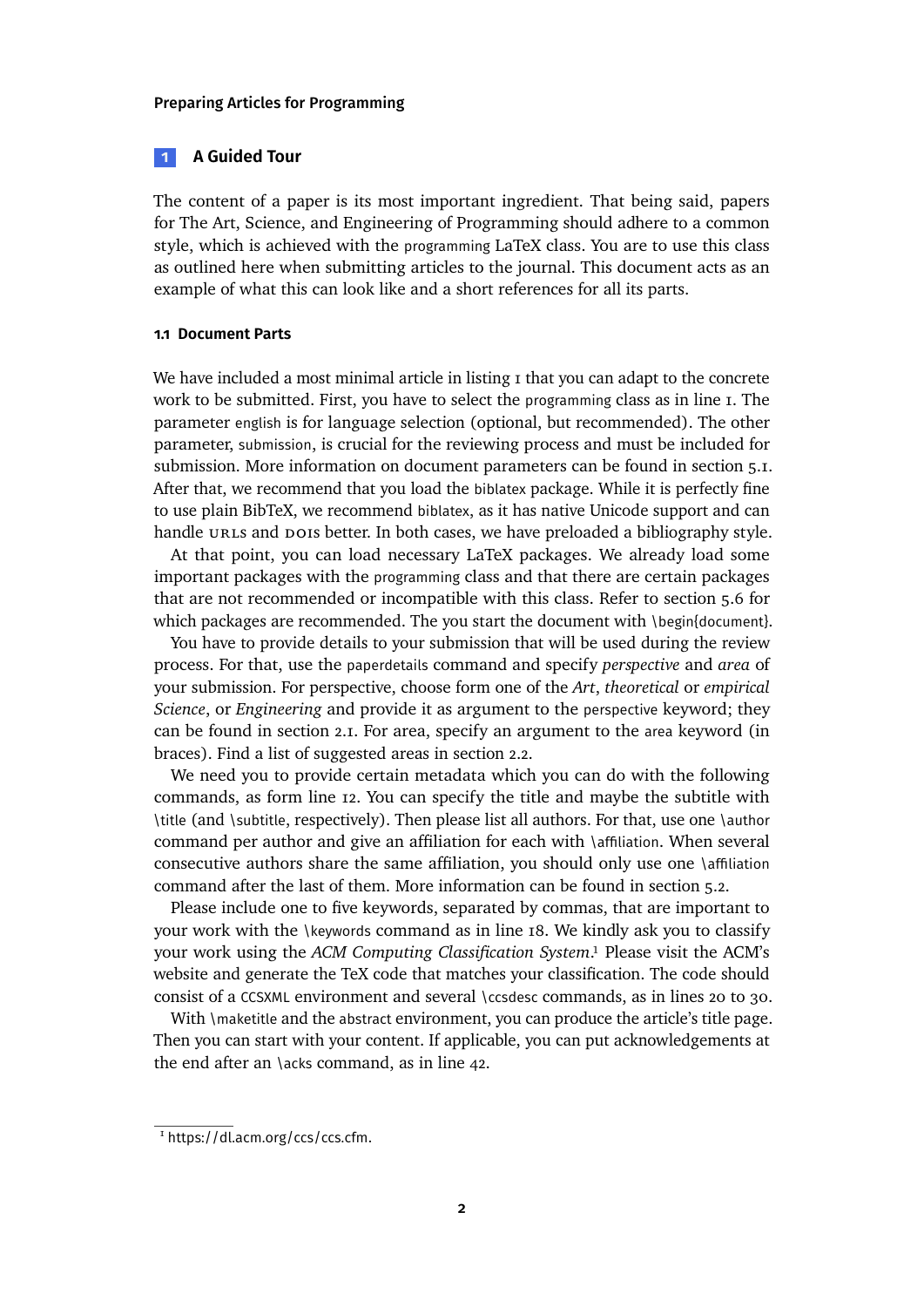```
Listing 1 A very minimal article.
 1 \documentclass[english,submission]{programming}
 2 \usepackage[backend=biber]{biblatex} % Use Biblatex
 3 \addbibresource{example.bib}
 \frac{1}{4}5 \begin{document}
 6
 7 \paperdetails{
 8 perspective=engineering,
 9 area={General−purpose programming}
10 }
11
12 \title{The importance of why and how to do work}
13 \author{Anna Author}
14 \affiliation{The Unseen University, Ankh−Morpork}
15 \author{Bert Betatester}
16 \affiliation{Carolingian Minuschool Academy, Bodoni, San Serriffe}
17
18 \keywords{paper, showcase, lorem ipsum}
19
20 \begin{CCSXML}
21 <ccs2012>
22 <concept>
23 <concept_id>10002944.10011122.10003459</concept_id>
24 <concept_desc>General and reference~Computing standards, RFCs and guidelines</concept_
        ,→ desc>
25 <concept_significance>300</concept_significance>
26 </concept>
27 </ccs2012>
28 \end{CCSXML}
29
30 \ccsdesc[300]{General and reference~Computing standards, RFCs and guidelines}
31
32 \maketitle
33
34 \begin{abstract}
35 This paper shows...
36 \end{abstract}
37
38 \section{Introduction}
39 The art of computer programming~\cite{DBLP:journals/cacm/Knuth74}...
40 \section{...}
41 ...
42 \acks
43 I want to thank ....
44
45 \printbibliography
46 \end{document}
```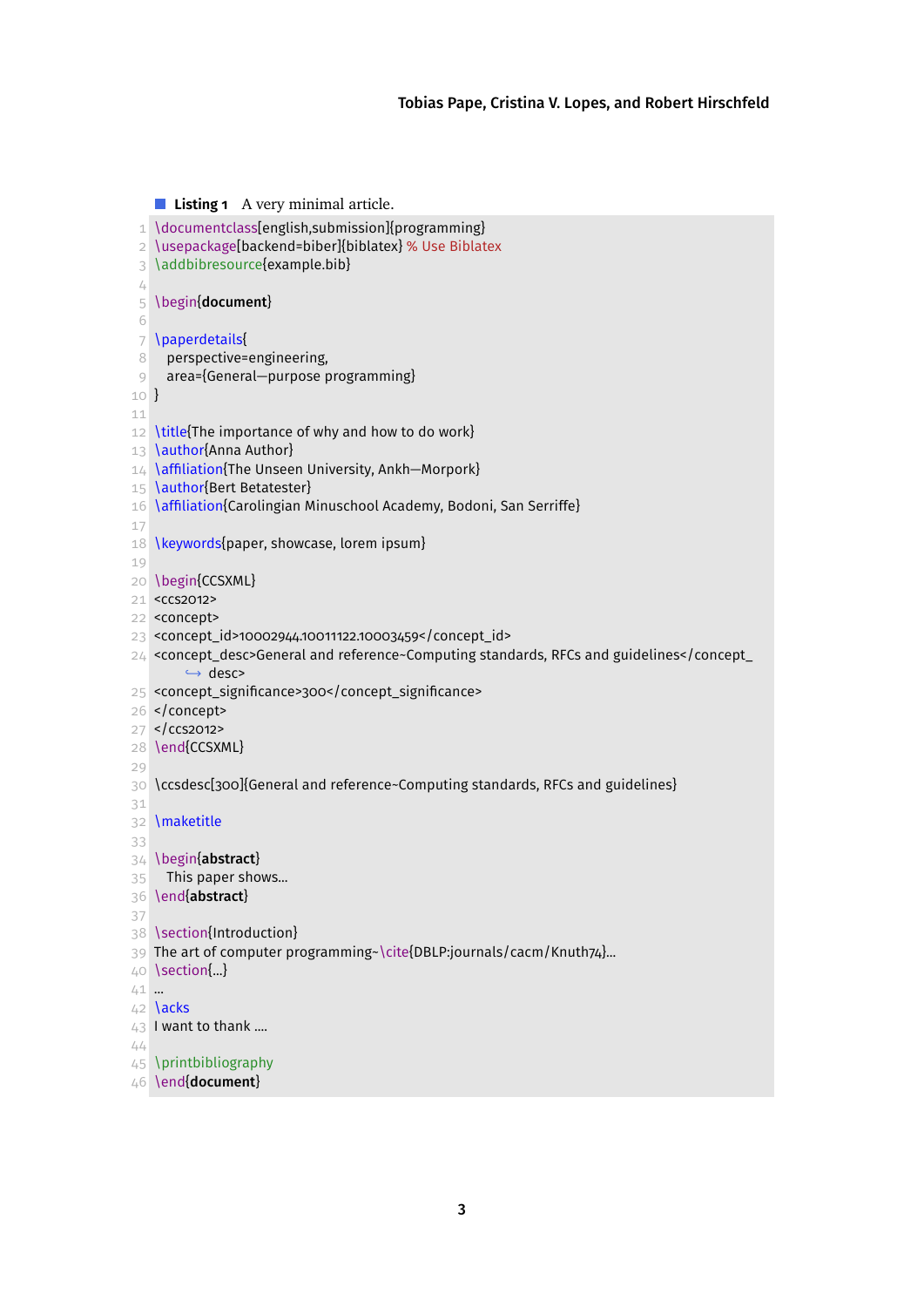#### **1.2 Running LaTeX**

This class has been tested with the popular LaTeX programs available. It should work with pdf LaTeX, LuaLaTeX, and XeLaTeX. We suggest that you use LuaLaTeX, which is included in all major TeX system installations, has a good Unicode support, and is well portable. Please do not use the LaTeX/dvips combination to produce output files. To get all metadata right, several LaTeX runs will be necessary. Hence, a typical run looks like this:

- 1 lualatex myarticle
- 2 biber myarticle
- 3 lualatex myarticle
- 4 lualatex myarticle

You should replace lualatex with the LaTeX program of your choice, and biber with bibtex if you do not want to use Biblatex (or use Biblatex's BibTeX backend).

Your PDF file for your article should then be ready for submission.

# **2 Submission Classification**

Almost anything about programming is in scope for The Art, Science, and Engineering of Programming. However, you should classify your article according to the following aspects.

#### <span id="page-3-0"></span>**2.1 Perspective**

We accept descriptions of work under different perspectives:

*The Art.* This perspective is about knowledge and technical skills acquired through practice and personal experiences. Examples include libraries, frameworks, languages, APIs, programming models and styles, programming pearls, and essays about programming.

*Science (theoretical).* This perspective is about knowledge and technical skills acquired through mathematical formalisms. Examples include formal programming models and proofs.

*Science (empirical).* This perspective is about knowledge and technical skills acquired through experiments and systematic observations. Examples include user studies and programming-related data mining.

*Engineering.* This perspective is about knowledge and technical skills acquired through designing and building large systems and through calculated application of principles in building those systems. Examples include measurements of artifacts' properties, development processes and tools, and quality assurance methods.

To classify your work as any of the above perspectives, please set the perspective keyword of the \paperdetails command to one of the following values:

art for submissions concerning *The Art* (theart is a proper alias);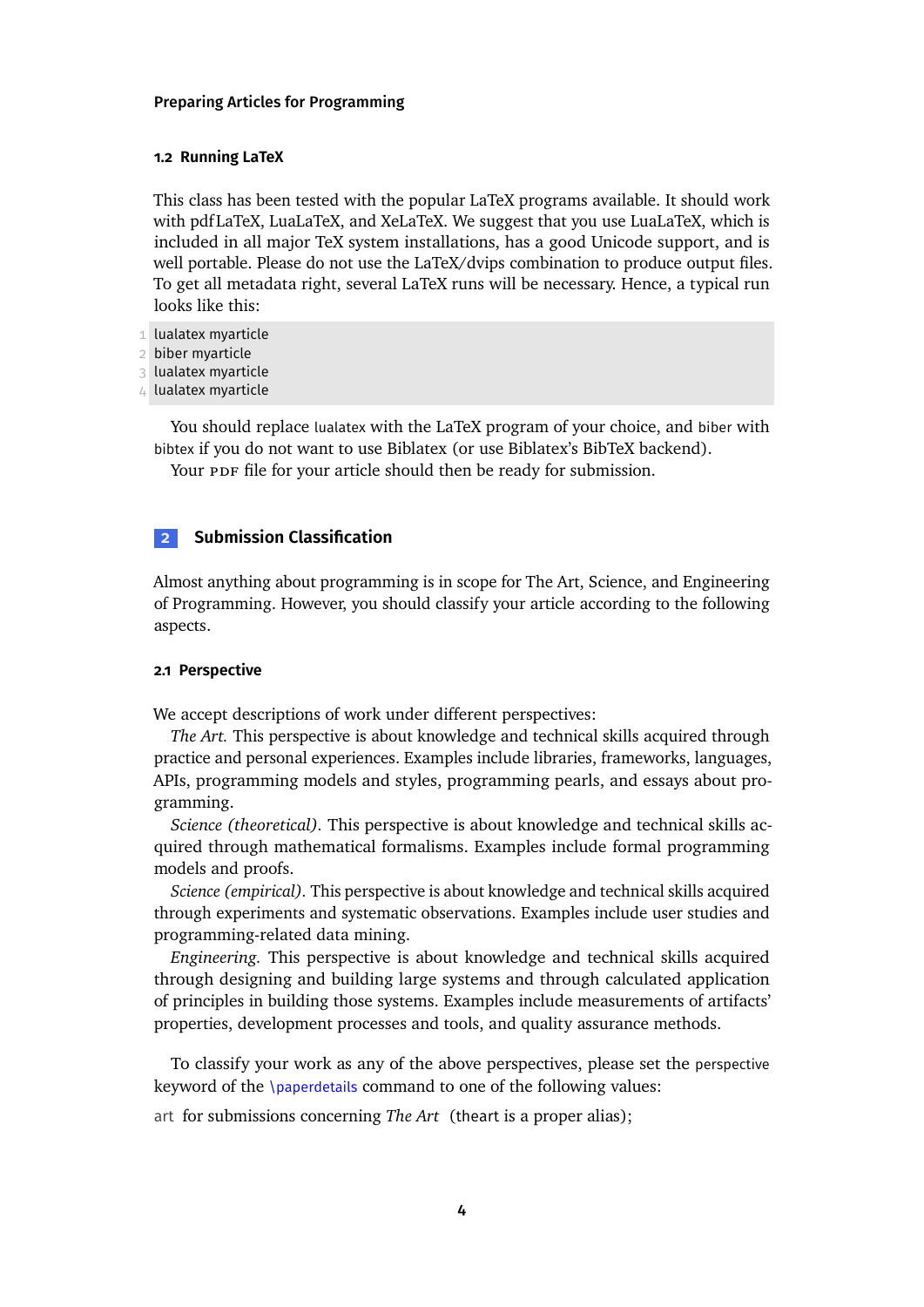- sciencetheoretical For submissions concerning *Science (theoretical)*, with the aliases sciencetheoretical, theoreticalscience, theoretical, science-theoretical, and finally theoretical-science;
- scienceempirical for submissions concerning *Science (empirical)*, the valid aliases are scienceempirical, empiricalscience, empirical, science-empirical, and empiricalscience; and

engineering for submissions concerning *Engineering*.

# <span id="page-4-0"></span>**2.2 Area of Submission**

Independent of the type of work, the journal accepts submissions covering several expertise areas. Expertise areas include, but are not limited to:

- General-purpose programming
- Distributed systems programming
- Parallel and multi-core programming
- Graphics and GPU programming
- Security programming
- User interface programming
- Database programming
- Visual and live programming
- Data mining and machine learning programming, and for programming
- Interpreters, virtual machines and compilers
- Modeling and modularity
- Testing and debugging
- Program verification
- Programming education
- Programming environments
- Social coding

To specify the area of expertise for your work, please set the area keyword of the \paperdetails command to one of the preceding suggested areas, or provide your own. Please use curly braces {} around the value.

# **3 Choice of License (optional)**

All work published by The Art, Science, and Engineering of Programming will be available as open-access. Therefore, authors submitting a paper to The Art, Science, and Engineering of Programming should grant a Creative Commons license. We support two licenses (description adapted from Wikipedia[²\)](#page-4-1):

<span id="page-4-1"></span><sup>2</sup> [https://en.wikipedia.org/w/index.php?title=Creative\\_Commons\\_license&oldid=754498632](https://en.wikipedia.org/w/index.php?title=Creative_Commons_license&oldid=754498632)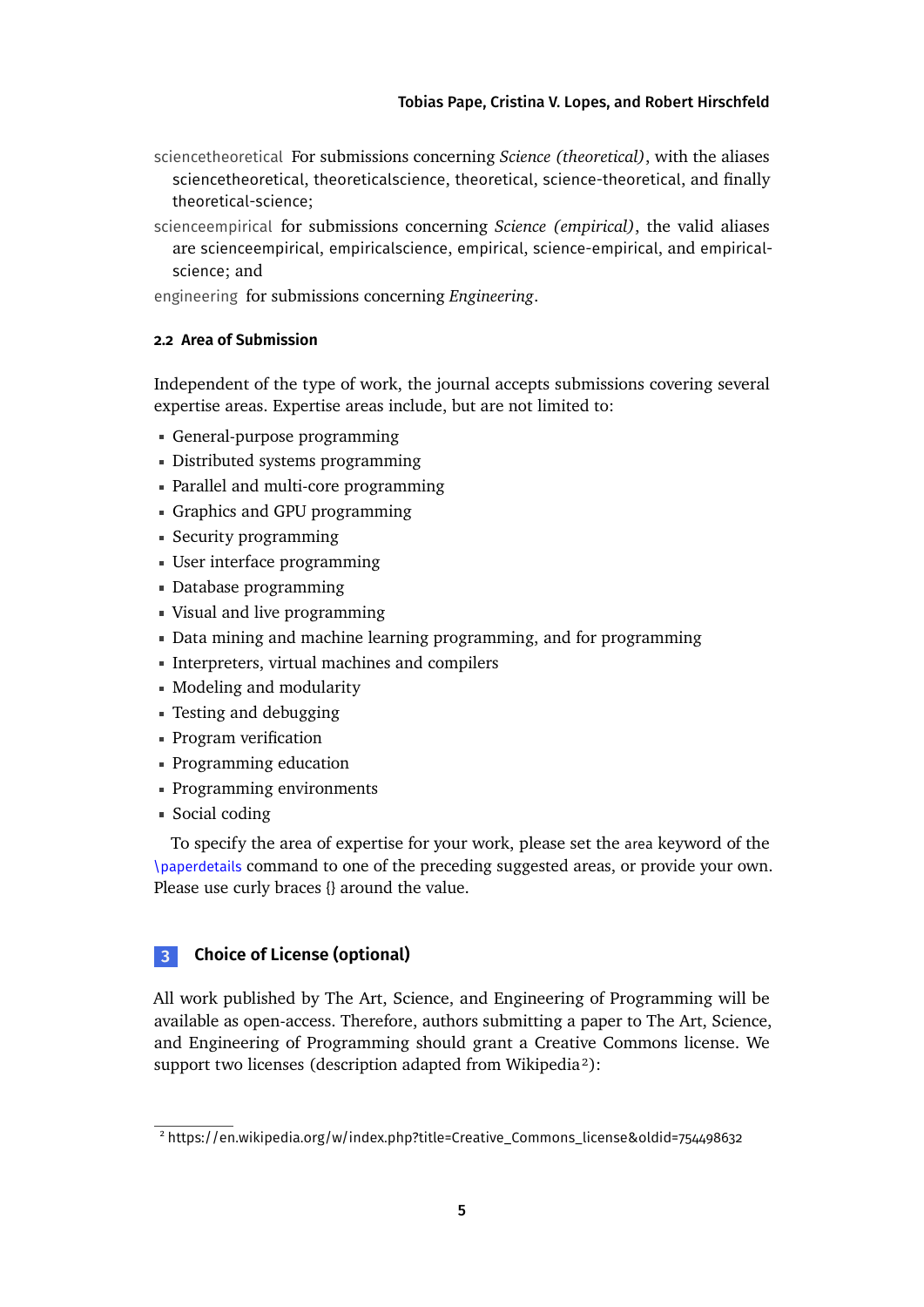$\circledcirc$  [Attribution 4.0](https://creativecommons.org/licenses/by/4.0) cc by 4.0

Licensees may copy, distribute, display and perform the work and make derivative works and remixes based on it only if they give the author or licensor the credits (attribution) in the manner specified by these.

cbn [Attribution-NonCommercial 4.0](https://creativecommons.org/licenses/by-nc-sa/4.0) cc by-nc 4.0

Licensees may copy, distribute, display and perform the work and make derivative works and remixes based on it only if they give the author or licensor the credits (attribution) in the manner specified by these and only for non-commercial purposes.

To choose a license for your work, set the license keyword of the  $\Omega$  spacerdetails command to either cc−by or cc−by−sa. Please be aware that, in absence of a choice, we assume cc by.

# **4 Typographical and Technical Aspects**

We have carefully chosen the presentation for articles published in The Art, Science, and Engineering of Programming to fit on-screen reading and occasional printouts. It is important to maintain a uniform look of all articles appearing in the journal. We kindly ask you therefore to *not* change the presentation. Most importantly,

- please do not change the font or the font size for that matter. The text font remains fixed as *Charter* (in the XCharter variant) and emphasis font is *Fira Sans*. The only exception is the typewriter font, where you can choose from two variants (please refer to [section 5.1\)](#page-6-1). Moreover;
- please do not change the margins or the line spacing;
- please refrain from using the \sloppy command, especially for the whole document;
- please avoid the use of the [H] or [h!] modifiers for figures, tables, and similar elements;
- please use a consistent formatting (for example, use the siunitx package [\[6\]](#page-11-0)).

This class has been tested on several LaTeX systems. We suggest that you use an up-to-date system, for example TeX Live, $3$  which is available for Linux, Windows, and Apple systems, among others. We tested with the 2015 and 2016 systems and will make sure that it will work with upcoming systems, too. Please first upgrade your system if problems with this class should occur. Regarding the LaTeX system, please keep in mind to

- use LaTeX packages only if required, as fewer packages lower the chance of conflicts (refer to [section 5.6](#page-10-0) for details);
- keep the use of custom macros low to not interfere with provided packages and use LaTeX commands to do so (for example, \newcommand and similar instead of TeX's \def);
- watch out for unsuitable line- and pagebreaks;

<span id="page-5-0"></span><sup>3</sup> <https://www.tug.org/texlive/>.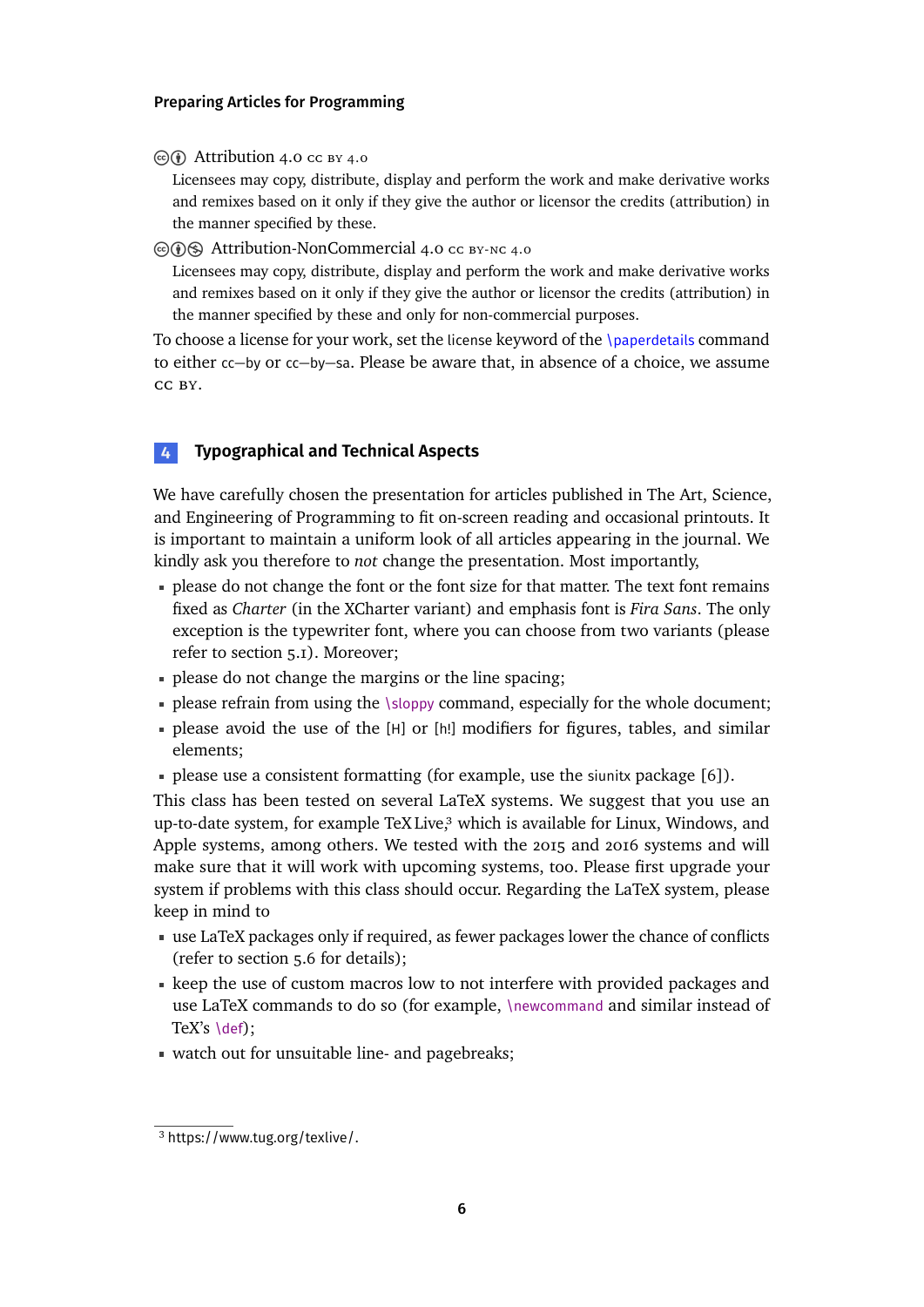- when using pixel graphics, provide at least 300 dpi imagery, PDF files preferred;
- minimize the use of LaTeX comments, especially via block constructs;
- consult the *l2tabu* documentation [\[5\]](#page-11-1) about outdated packages;
- **provide pois for all your references, unless inaccessible.**

We suggest the use of a spellchecker to avoid typos.

Please note that all article source must be UTF-8 encoded, no exceptions.

# **5 Detailed Reference**

Several aspects of this class as outlined above provide for some fine tuning.

#### <span id="page-6-0"></span>**5.1 Class Options**

As explained in [section 1,](#page-1-1) submissions to the journal must use the submission package option. For the accepted final, to-be-published version, this option should be omitted or replaced by crc for "Camera-ready Copy". Actually, both are shortcuts for the phase keyword, which could be used, instead. Hence, the following statements in either column are equivalent:

*Submission phase*

*Final phase*

1 \documentclass[phase=final]{programming}

2 \documentclass[crc]{programming}

3 \documentclass{programming}

\documentclass[phase=submission]{programming} \documentclass[submission]{programming}

<span id="page-6-1"></span>Code Fonts The standard font for code, as selected with \texttt, \ttfamily, or a listing, is set to be the same as the sans serif font, *Fira Sans*. This matches the rest of the document style very well. However, it may be strictly necessary to have a non-proportional (or monospaced) font for the typewriter style. We therefore provide a class option code to change the typewriter font. It takes one the following values:

code=sf Sets the code font to the sans serif font (Fira Sans). This is the default. Aliases for this option are code=sans and code=sansserif.

code=tt Sets the code font to Fira Sans' monospaced equivalent, Fira Mono. Aliases for this option are code=mono and code=monospace. This is the preferred choice if monospaced typewriter font is necessary. Note that this font does not have italics.

**Other Options** All other options give in the \documentclass command are not processed directly by the class but rather passed on to other packages as "global options". For example, the english option from the example above does not influence the programming class directly, but rather will be picked up by Babel [\[2\]](#page-11-2) to set up language options.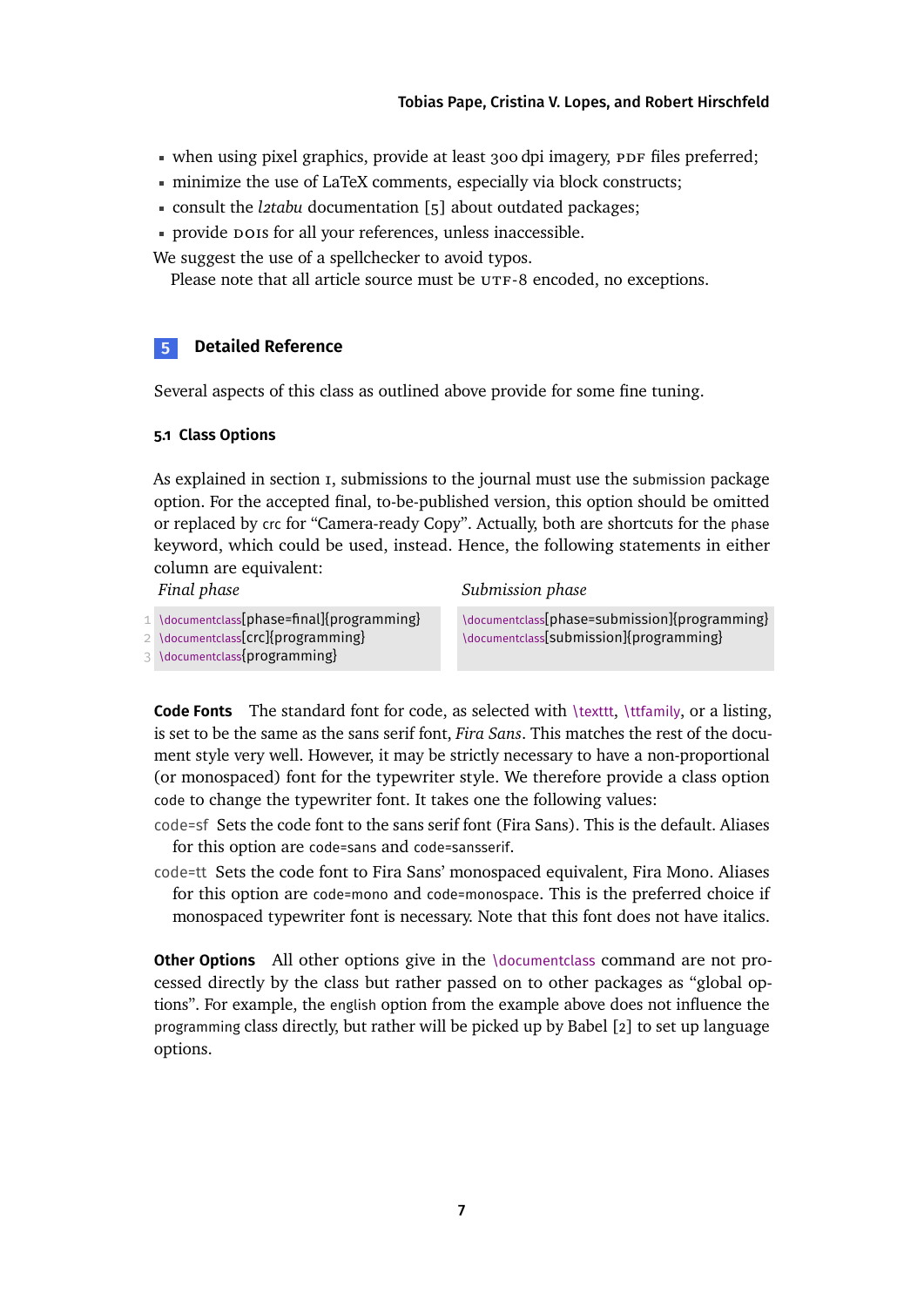#### <span id="page-7-0"></span>**5.2 Document Metadata**

The presentation of the document metadata can be fine tuned, as well. Besides the \title and \subtitle commands, there is the \titlerunning command to specify a shorter title when the normal title does not fit into the page header. Similarly, the \authorrunning command can be used to specify the presentation of the authors in the header.

Sometime listing the affiliations of the authors can be tricky when they are shared. An optional argument to the \author and \affiliation command can be used to associate authors and affiliations explicitly. Four variants for affiliations are outlined in the beginning of [listing 2.](#page-8-0)

For the final publication, we ask you to provide a short information of each author, typically a very short biography, and a photo. You can use the \authorinfo command right after an \author command to associate that author information with an author. See [line 27](#page-8-1) in [listing 2](#page-8-0) for example. The photo is given as optional argument as file name in brackets (without file extension). Omitting the photo will produce a blank space next to the author information. The actual information follows as an argument. Note that the author's *name* is prepended to the information automatically and is not to be repeated.

An author's email address can be given in either the affiliation or author information block. Please use the \email command for that purpose.

#### **5.3 Paper Details**

Besides specifying the perspective and area of the submission, the  $\Omega$ mand is also used to provide publication information for the final, camera-ready-copy phase (class option phase=final). In this case, perspective and area are removed from the title page and the Digital Object Identifier  $($ poI $)$ , as well as the dates of submission and publications are presented instead. The information necessary for this is provided *by the publisher* after acceptance. It includes the following information:

year The year of the articles publication.

volume The volume the article appears in.

issue The issue the article appears in.

articlenumber The number of the article within the volume.

submitted The date the article was submitted to (and received by) the publisher. Please use an ISO date (YYYY-MM-DD).

published The date the article was published and made public by the publisher. Please use an ISO date (YYYY-MM-DD).

See the end of [listing 2](#page-8-0) for an example.

#### **5.4 Figures, Tables, Listings**

Sometimes it is necessary to pay special attention to the *floating elements* of your document, that is figures, tables, listings, and similar. While it is tempting to force those elements to the specific position where they are written down, this is not always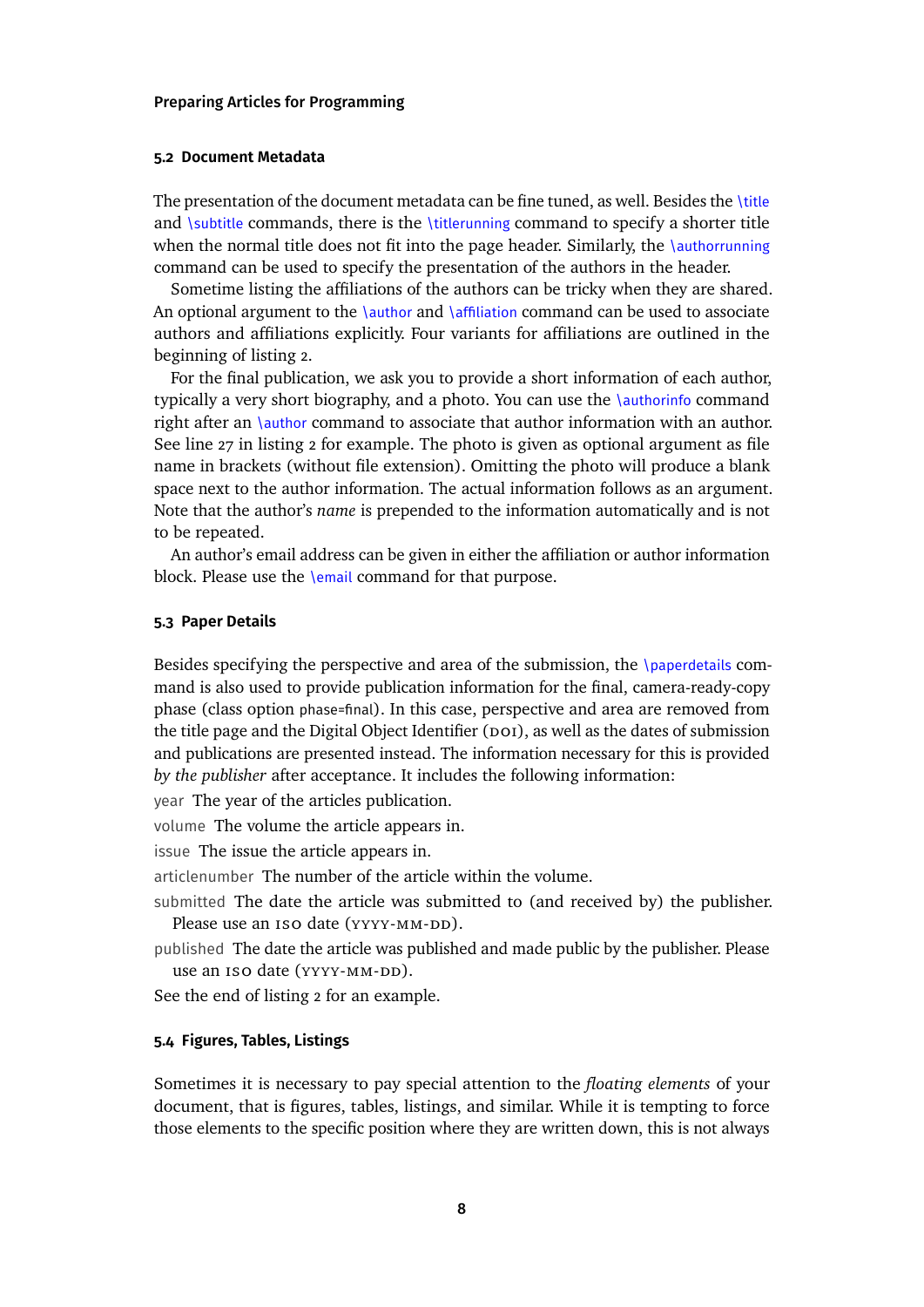```
Listing 2 Four ways to specify affiliations / Author information example / Sample publica-
                tion paper details
 1 % Independent affiliations
 2 \author{Anna Author}
 3 \affiliation{The Unseen University, Ankh−Morpork}
 4 \author{Bert Betatester}
 5 \affiliation{Carolingian Minuschool Academy, Bodoni, San Serriffe}
 6
 7 % Shared affiliations
 8 \author{Anna Author}
 9 \author{Bert Betatester}
10 \affiliation{Carolingian Minuschool Academy, Bodoni, San Serriffe}
11
12 % Explicit affiliations
13 \author[a]{Anna Author}
14 \author[b]{Bert Betatester}
15 \author[a]{Claire Cadence}
16 \affiliation[a]{The Unseen University, Ankh−Morpork}
17 \affiliation[b]{Carolingian Minuschool Academy, Bodoni, San Serriffe}
18
19 % Mixed affiliations
20 \author[a]{Anna Author}
21 \author[a,b]{Bert Betatester}
22 \affiliation[a]{The Unseen University, Ankh–Morpork}
23 \affiliation[b]{Carolingian Minuschool Academy, Bodoni, San Serriffe}
24
25 %%%%%%%%%%%%%%%%%%%%%%%%%%%%%%%%%%%%%%%%%%%%%%%%%%%%
26
27 % Author information
28 \author{Anna Author}
29 \authorinfo[anna]{is a researcher at the Unseen University in Ankh−Morpork and
30 a Ph\,D student to Rincewind. Contact her at
31 \email{anna.the.author@univ-unseen.edu.pratchett}}
32 \affiliation[a]{The Unseen University, Ankh−Morpork}
33
34
35 %%%%%%%%%%%%%%%%%%%%%%%%%%%%%%%%%%%%%%%%%%%%%%%%%%%%
36
37 % Sample publication paper details
38 \paperdetails{
39 submitted=2017−02−18,
40 published=2017−08−01,
41 year=2017,
42 volume=2,
43 issue=1,
44 articlenumber=4,
45 }
```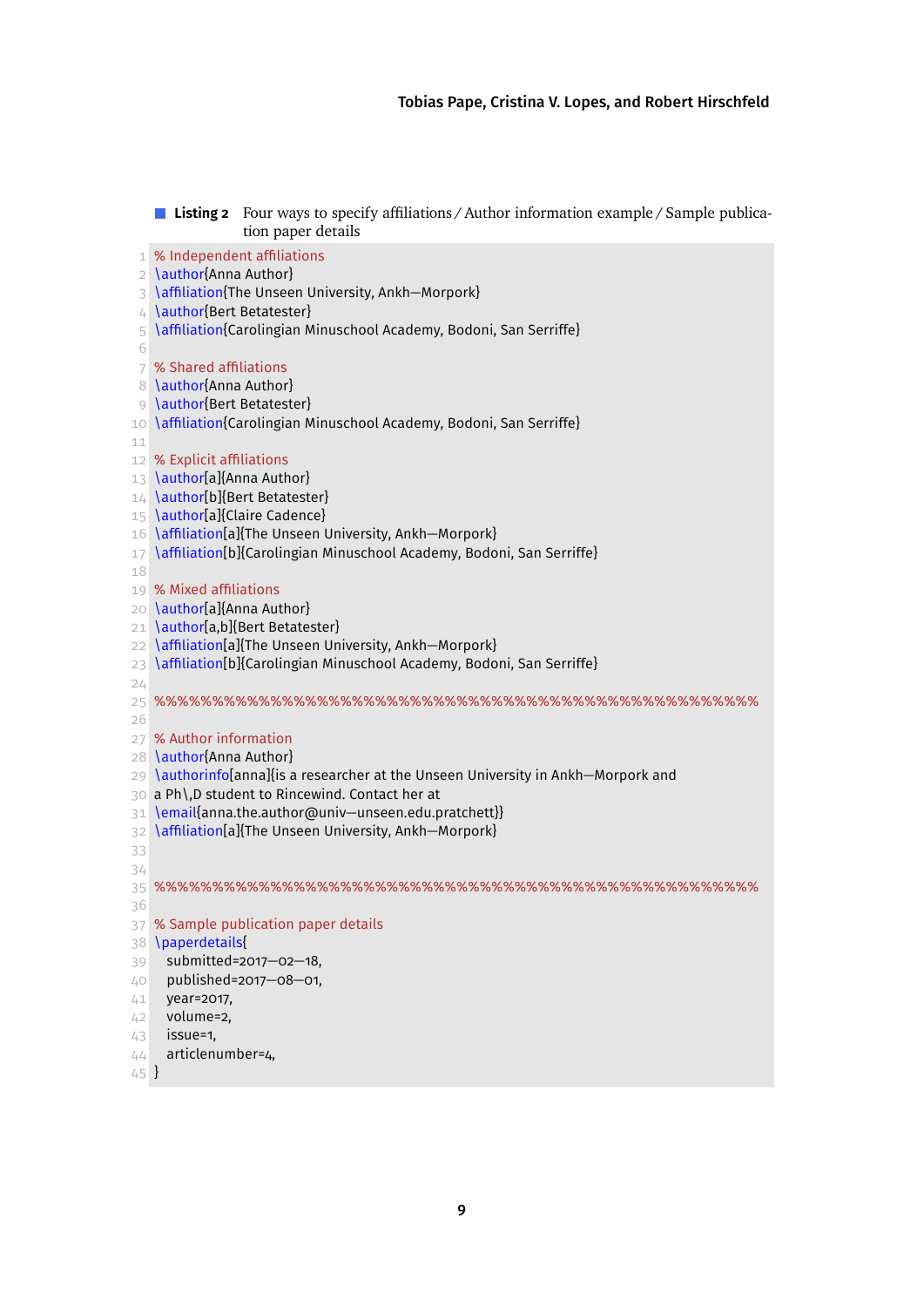|                           |                 |                      | Unit          |  |  |  |  |  |
|---------------------------|-----------------|----------------------|---------------|--|--|--|--|--|
| Part                      | done            | Value                |               |  |  |  |  |  |
| Title                     |                 |                      | dB            |  |  |  |  |  |
|                           | yes             | 2.3456               |               |  |  |  |  |  |
| Abstract                  | yes             | IO <sup>3</sup>      | kHz           |  |  |  |  |  |
| Rest is not entirely true |                 |                      |               |  |  |  |  |  |
| Context                   | yes             | 90.473               | $\frac{0}{0}$ |  |  |  |  |  |
| Problem                   | no <sup>a</sup> |                      |               |  |  |  |  |  |
| Solution                  | yes             | 5642.5               | MВ            |  |  |  |  |  |
| Implementation            | yes             | $I.2 \times I0^{-3}$ | $m^2/s$       |  |  |  |  |  |
| Evaluation                | no              |                      |               |  |  |  |  |  |
| Related Work              | no              |                      |               |  |  |  |  |  |
| Conclusion                | yes             | 4955.3               | 'kg           |  |  |  |  |  |

#### <span id="page-9-0"></span>**Table 1** Differences between things projected and things achieved

<sup>a</sup> Just a few things missing

the best choice, especially since it can interrupt the reading flow. Therefore please refrain form using the [h!] and [H] specifiers for such elements. If you *must* have the element at the current position, it maybe is not a *floating element*, in the first place. It is perfectly fine to use graphics *without* a \begin{figrue}...\end{figure} environment or use a \begin{tabular}...\end{tabular} *without* an enclosing \begin{table}...\end{table}.

The caption position of a floating element should match its content. For tables, listings, algorithms, or similar list-like content, please use captions *above* its contents, as those elements are typically read from top to bottom. Find examples in the listings already presented and [table 1.](#page-9-0) For figures, graphs, graphics, or similar, please us captions *below* the imagery, as in [figure 1.](#page-9-1)

For tabular content, we suggest to avoid vertical lines altogether and keep horizontal lines to a minimum. Refer to the booktabs package documentation for more information [\[3\]](#page-11-3). Also, the threeparttable package is valuable if you need footnotes in your table [\[1\]](#page-11-4).

### **5.5 Bibliography**

As outlined, the programming class supports both plain BibTeX as well as the newer Biblatex bibliography package to present your references. Please note that you may not change the bibliography style, it is pre-selected by the class. It is a simple, numbered style with all references sorted alphabetically. In text, it should look like this: [\[4\]](#page-11-5). Note that the reference has the poi included. We would like to encourage you to always provide the dois of the works you cite, if possible. However, please make sure in your



<span id="page-9-1"></span>**Figure 1** A test figure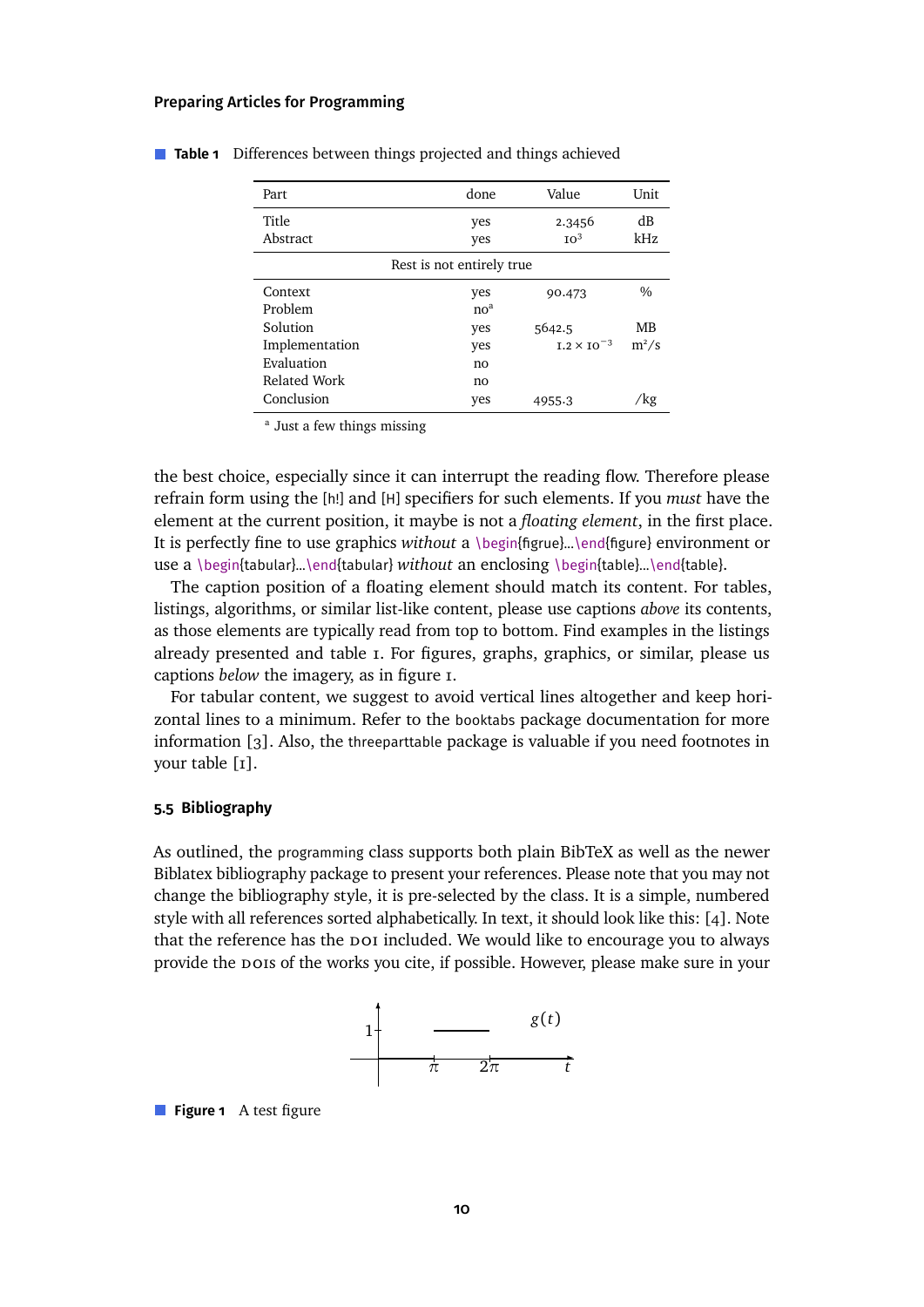<span id="page-10-1"></span>**Listing 3** A typical BibTeX entry for [\[4\]](#page-11-5)

```
1 @article{DBLP:journals/cacm/Knuth74,
```
- 2 Author =  $\{Donald E. Knuth\}$ ,
- 3 Doi =  $\{10.1145/361604.361612\}$
- 4 Journal = {Communications of the  ${ACM}$ },
- 5 Number =  $\{12\}$ ,
- 6 Pages = {667−−673},
- 7 Title = {{Computer Programming as an Art}},
- $8$  Volume =  $\{17\}$ ,
- 9 Year =  $\{1974\}$

bibliography file, that the doi entry is a plain entry without a "resolver" (for example, http://dx.doi.org/) prepended. A typical example for an entry format should look like in [listing 3.](#page-10-1) Please shorten neither names nor journal articles, if possible.

The bibliography commands for your article should look like this (for Biblatex and plain BibTeX, respectively):

*Biblatex*

| 1 \documentclass{programming}<br>2 \usepackage[backend=biber]{biblatex} | \documentclass{programming} |
|-------------------------------------------------------------------------|-----------------------------|
| 3 \addbibresource{example.bib}                                          |                             |
| 4 \begin{document}                                                      | \begin{document}            |
| 5                                                                       | $\cdots$                    |
| 6 \printbibliography                                                    | \bibliography{example}      |
| 7 \end{document}                                                        | \end{document}              |

## <span id="page-10-0"></span>**5.6 LaTeX Packages Considerations**

The following packages are automatically loaded by the programming class and need not to be loaded manually.

- accsupp
- amsmath
- amstext
- array
- atbegshi
- babel
- booktabs
- calc
- caption
- colortbl
- comment
- csquotes
- fontenc
- gettitlestring

doclicense  $expl3$ ■ FiraSans fnpct fontspec

- graphics
- **graphicx**
- grfext
- hypcap
- hyperref

The following packages *must not* be loaded.

hyperxmp  $\blacksquare$  listings

*Plain BibTeX*

- mathdesign
- microtype
- **morewrites**
- multirow
- $reisize$
- rotating
- siunitx **subcaption**
- tabularx
- textcase
- xparse
- xspace
- xunicode
- typearea
	- $u$ rl
- - verbatim
	- xcolor

■ textcomp

threeparttable

- 
-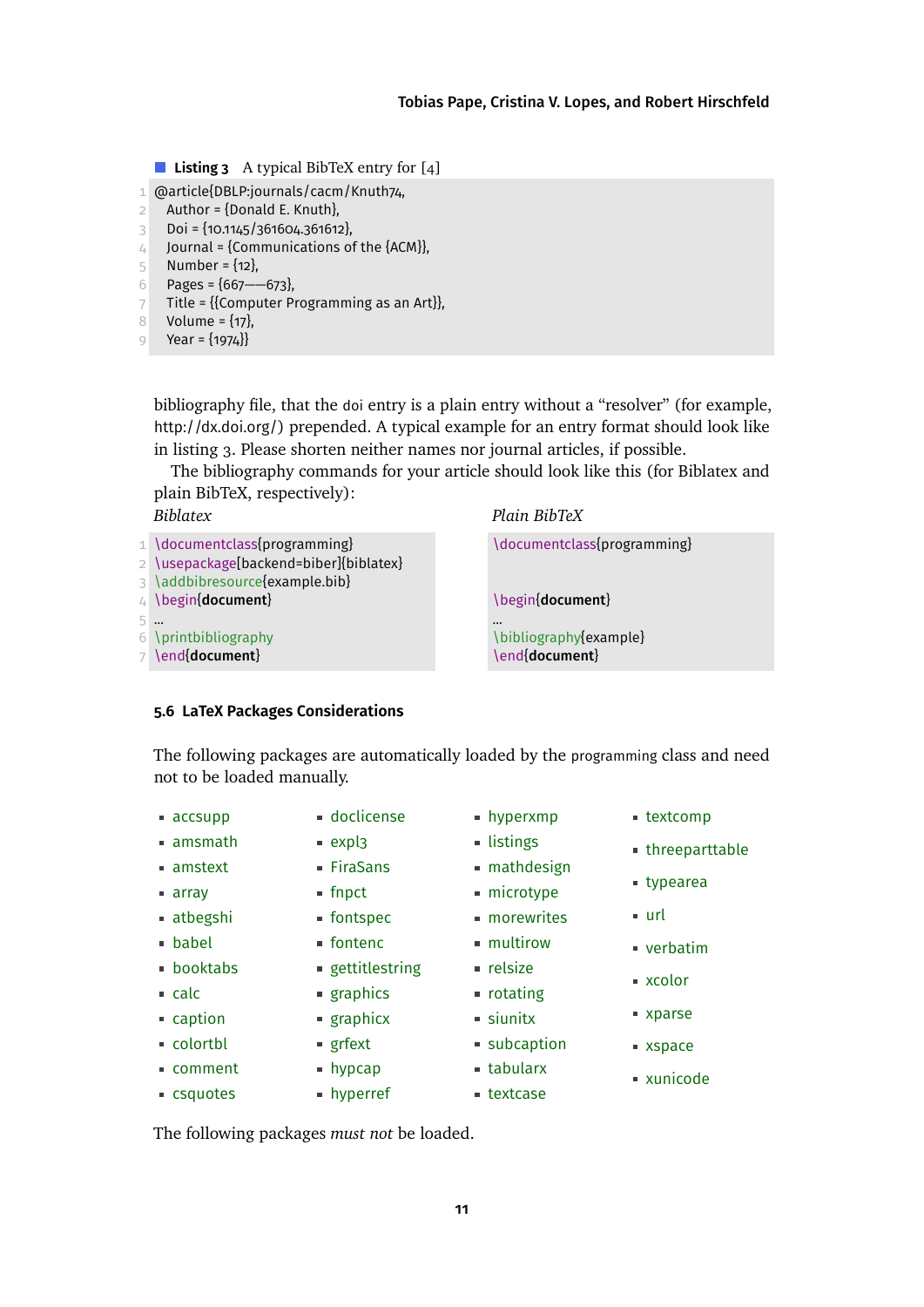| <b>Sistyle</b>       | ■ epsfig                | · isolatin               | ■ scrpage            |
|----------------------|-------------------------|--------------------------|----------------------|
| <b>Slunits</b>       | • epsf                  | · mathpple               | · subfigure          |
| a4wide               | • euler                 | ■ mathptmx               | ■ subfig             |
| $a_4$                | $\blacksquare$ fancyhdr | mathptm                  | utienc               |
| aecompl              | ■ fancyheadings         | ■ newtxmath              | $\blacksquare$ times |
| $-ae$                | <b>• fourier</b>        | $\blacksquare$ newtxtext | umlaut               |
| caption <sub>2</sub> | ■ geometry              | · palatino               |                      |
| courier              | ■ glossary              | ■ psfig                  | utopia               |
| doublespace          | • helvet                | $\blacksquare$ pslatex   | ■ zefonts            |

Additionally, any package that changes the font must not be loaded.

**Acknowledgements** We want to thank you for using this class to prepare articles for The Art, Science, and Engineering of Programming.

# **References**

- <span id="page-11-4"></span>[1] Donald Arseneau. *Tables with captions and notes all the same width*. [CTAN:macros/](http://ctan.org/tex-archive/macros/latex/contrib/threeparttable) [latex/contrib/threeparttable](http://ctan.org/tex-archive/macros/latex/contrib/threeparttable). June 13, 2003.
- <span id="page-11-2"></span>[2] Javier Bezos and Johannes L. Braams. *Multilingual support for Plain T<sub>E</sub>X or ET<sub>E</sub>X*. [CTAN:macros/latex/required/babel/base](http://ctan.org/tex-archive/macros/latex/required/babel/base). Apr. 23, 2016.
- <span id="page-11-3"></span>[3] Danie Els and Simon Fear. *Publication quality tables in <i>EITA*<sup>X</sup>. [CTAN:macros/latex/](http://ctan.org/tex-archive/macros/latex/contrib/booktabs) [contrib/booktabs](http://ctan.org/tex-archive/macros/latex/contrib/booktabs). Apr. 27, 2016.
- <span id="page-11-5"></span>[4] Donald E. Knuth. "Computer Programming as an Art". In: *Commun. ACM* 17.12 (1974), pages 667–673. DOI: [10.1145/361604.361612](http://dx.doi.org/10.1145/361604.361612).
- <span id="page-11-1"></span>[5] Mark Trettin and Marc Ensenbach. *Obsolete packages and commands*. [CTAN:](http://ctan.org/tex-archive/info/l2tabu) [info/l2tabu](http://ctan.org/tex-archive/info/l2tabu). Feb. 3, 2016.
- <span id="page-11-0"></span>[6] Joseph Wright. *A comprehensive (SI) units package*. [CTAN:macros/latex/contrib/](http://ctan.org/tex-archive/macros/latex/contrib/siunitx) [siunitx](http://ctan.org/tex-archive/macros/latex/contrib/siunitx). Mar. 1, 2016.

# **A A Famous Filler Text**

Lorem ipsum dolor sit amet, consectetur adipiscing elit, sed do eiusmod tempor incididunt ut labore et dolore magna aliqua. Ut enim ad minim veniam, quis nostrud exercitation ullamco laboris nisi ut aliquip ex ea commodo consequat. Duis aute irure dolor in reprehenderit in voluptate velit esse cillum dolore eu fugiat nulla pariatur. Excepteur sint occaecat cupidatat non proident, sunt in culpa qui officia deserunt mollit anim id est laborum.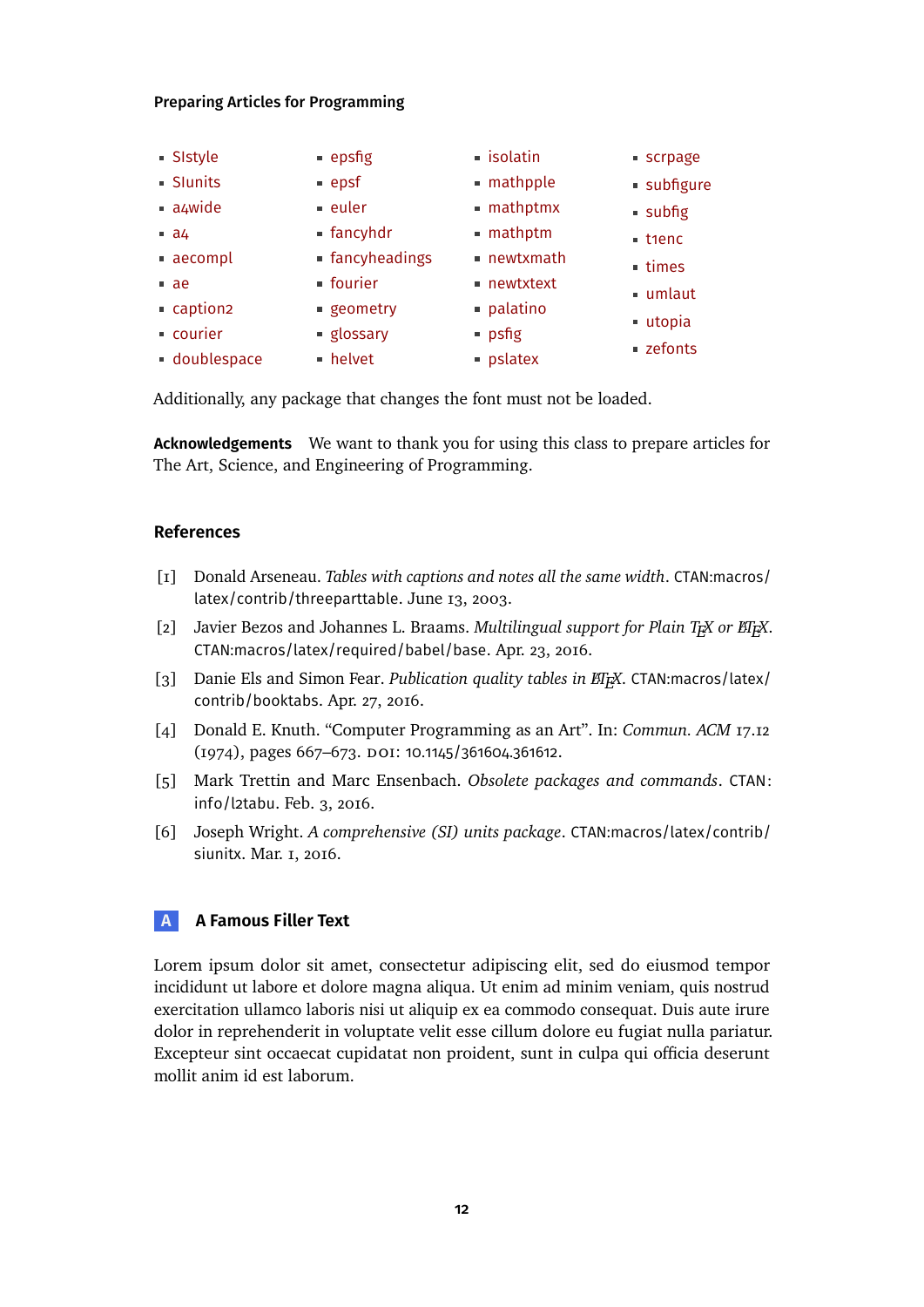## **B Submission Checklist**

- □ All authors are listed, with affiliation
- $\Box$  The abstract is not longer than 500 words.
- The abstract states, in this order, *Context*, *Inquiry*, *Approach*, *Knowledge*, *Grounding*, and *Importance* of the submission.
- $\Box$  The ACM CCS 2012 classification is included.
- $\Box$  A list of relevant keywords is provided.
- □ One *perspective* has been chosen.
- $\Box$  One or more *area(s)* of *submission* have been chosen.
- $\Box$  The license has been acknowledged or changed to fit.
- $\Box$  The title page does not spill onto the second page.
- $\Box$  The running title on even pages' heads is not wider than the text block.
- $\Box$  The running list of author on odd pages' heads is not wider than the text block.
- $\Box$  The only text encoding used is UTF-8.
- $\Box$  The fonts, margins, and spacings are unchanged.
- $\Box$  All urls are marked using the \url command.
- $\Box$  All units are separated from their values with a half space, consistently (see [\[6\]](#page-11-0)).
- $\Box$  Bold font is not used (or only in exceptional circumstances).
- $\Box$  Underlining is not used (no exceptions).
- $\Box$  Bold or bright colors are only ever used sparingly.
- $\Box$  The captions of (a) tables, (b) listings, and (c) algorithms are *above* the content, flush left.
- The captions of (a) figures, (b) charts, (c) combined content, and similar are *below* the content, flush left.

| $\Box$ Tables adhere to best practice layout [3].                   | Yes | $\sigma$ |            | No. | $\alpha$     |            |
|---------------------------------------------------------------------|-----|----------|------------|-----|--------------|------------|
| The do not contain vertical lines and only<br>few horizontal lines. |     | X        | abc<br>def |     | $\mathbf{x}$ | abc<br>def |

- $\Box$  All fonts are embedded. This includes the fonts for any included (PDF-)graphics.
- $\Box$  All graphics are either vector graphics or have at least 300 dpi.
- $\Box$  Acknowledgements, including statement of funding bodies or projects, is placed before the references, using the **\acks** command.
- $\Box$  Citations in the text are preceded by a non-breaking space. ( $\rightarrow$  Citations do not appear at the beginning of a line)
- $\Box$  The bibliography lists all cited works, all authors are given (no *et. al.*), the full names of the authors are used.
- $\Box$  All bibliography entries have a  $\Box$  (unless not applicable, such as for slides or unpublished work).
- $\Box$  All bibliography entires show an  $15BN$ , if they have one assigned.
- $\Box$  All bibliography entires that represent web sites have a URL and an *access date*.
- $\Box$  No bibliography entry have duplicate information in URL and DOI.

For the final phase (or camera-ready copy), additionally:

- $\Box$  The \paperdetails are included as provided by the journal.
- $\Box$  The poi, and submission and publication date appear on the title page.
- Neither the *perspective* nor the *area of submission* appear on the title.